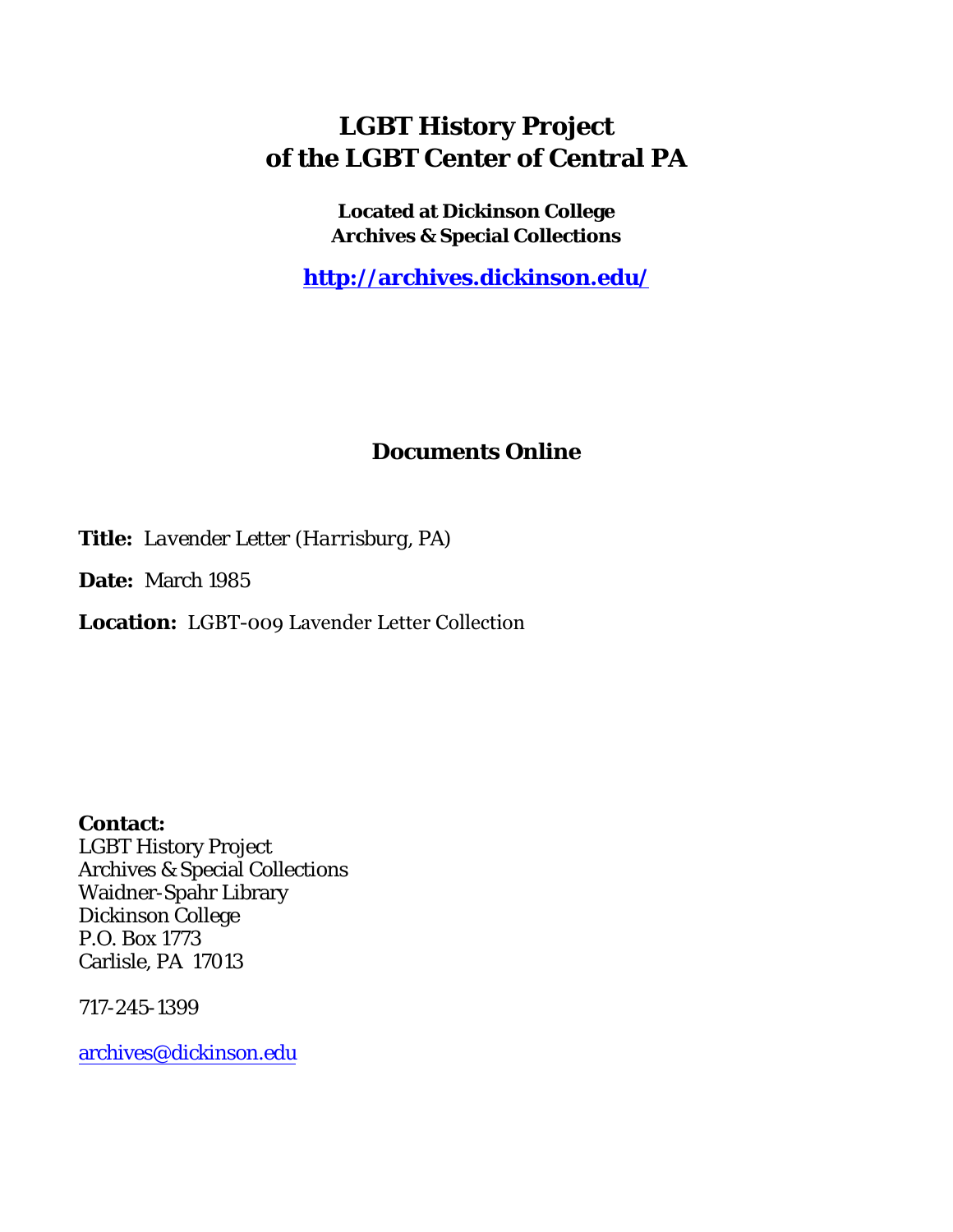| L'avender Letter                                                                                                                                                                                                                                                                                                                                                                                                                                                         |                                                                                                                                                                          |
|--------------------------------------------------------------------------------------------------------------------------------------------------------------------------------------------------------------------------------------------------------------------------------------------------------------------------------------------------------------------------------------------------------------------------------------------------------------------------|--------------------------------------------------------------------------------------------------------------------------------------------------------------------------|
| A Calendar of Events for and by<br>Vol. 3 Number 3                                                                                                                                                                                                                                                                                                                                                                                                                       | MARCH , 1985<br>Lesbian Women in the Central Pennsylvania area.                                                                                                          |
| SUNDAY, MARCH 3 - 11:00 A.MFollow-up to<br>"Consenting Adult" - Panel Discussion with Jacki<br>and Rick Shultz, Roger Beatty, and Hope Nancarrow.<br>TV-27, Harrisburg - DON'T MISS IT!                                                                                                                                                                                                                                                                                  | MONDAY, MARCH 18 - 5:30 P.MHarrisburg Area<br>Women's Bowling League. See March 4.<br><b>AAAAAAAAAAAAAAAAAAAAAAAA</b>                                                    |
|                                                                                                                                                                                                                                                                                                                                                                                                                                                                          | <b>MAANAAAAAAAAAAAAAAAAA</b>                                                                                                                                             |
| SUNDAY, MARCH 3 - 7:30 P.MMCC of the Spirit<br>Worship Service. Friends Meeting House, 6th & Herr<br>Sts., Harrisburg.                                                                                                                                                                                                                                                                                                                                                   | TUESDAY, MARCH 19 - 7:30 P.M Lavender Letter<br>Organizational Meeting. Bring your suggestions for<br>improving this newsletter. Call 697-3503 for more<br>information.  |
| MONDAY, MARCH 4 - 5:30 P.MHarrisburg Area Women's<br>Bowling League. Come to watch or bowl. Call<br>233-3035 and ask for Pat.                                                                                                                                                                                                                                                                                                                                            | AAAAAAAAAAAAAAAAAAAAAA<br><b>AAAAAAAAAAAAAAAAAA</b>                                                                                                                      |
| FRIDAY, MARCH 8 - 8 P.MA repeat showing of the<br>film "LIANNA" at the Scarab in Reading (724 Franklin<br>Street). Suggested donation - \$1.00                                                                                                                                                                                                                                                                                                                           | SUNDAY, MARCH 24Introduction to Permaculture.<br>A one day workshop. Call Heathcote Center for more<br>info. 301-343-0280 (Freeland, MD).                                |
| SUNDAY, MARCH 10 - 7:30 P.MMCC of the Spirit<br>Worship Service. See March 3.                                                                                                                                                                                                                                                                                                                                                                                            | SUNDAY, MARCH 24 - 7:30 P.MMCC of the Spirit<br>Worship Service. See March 3.                                                                                            |
| MONDAY, MARCH 11 - 5:30 P.M Harrisburg Area<br>Women's Bowling League. See March 4.                                                                                                                                                                                                                                                                                                                                                                                      | MONDAY, MARCH 25 - 5:30 P.M.  Harrisburg Area<br>Women's Bowling League, See March 4.                                                                                    |
| SATURDAY, MARCH 16 - 7:30 P.MLancaster Women's<br>Pot Luck. Good Food--Good People--Good Times,<br>call HELPLINE at 397-0641.                                                                                                                                                                                                                                                                                                                                            | MONDAY, MARCH 25 York Area Women's Support.<br>Call 848-9142 for details.                                                                                                |
| .                                                                                                                                                                                                                                                                                                                                                                                                                                                                        |                                                                                                                                                                          |
| SATURDAY, MARCH 16 - 7:00 and 9:30 P.MKate Clinton<br>in concert--Live Comedy! Two shows, each with a<br>short opening by Miriam Davidson (4 piece band).<br>Send for tickets early - this was a sell-out last<br>year. St. Marys University at PA Campus, 39th and<br>Locust Walk (Phila.). Tickets available for \$8.50<br>each at Women's Book Connection and Giovannis Room or<br>write to P.O. Box 30381, Philadelphia, PA 19103.<br>For car pooling call 232-7144. | FRIDAY, MARCH 29 - 7:30 P.MMovie Night, Home<br>showing of a popular VCR movie or two. Popcorn<br>provided, bring beverages. For film titles, location<br>call 697-3503. |
|                                                                                                                                                                                                                                                                                                                                                                                                                                                                          | SUNDAY, MARCH 31- 7:30 P.M MCC of the Spirit                                                                                                                             |
| SUNDAY, MARCH 17 - 10:3- A.MWomen's Center<br>sponsored Feminist Brunch. A relaxed, friendly<br>atmosphere. Call 234-4004 for location.                                                                                                                                                                                                                                                                                                                                  | Worship Service. See March 3.                                                                                                                                            |
| SUNDAY, MARCH 17 - 7:30 P.MMCC of the Spirit<br>Worship Service. See March 3.                                                                                                                                                                                                                                                                                                                                                                                            | COMING IN APRILWhite Water Rafting in the Poconos,<br>\$22 for a half day (approx.) \$30 for a whole day.<br>Watch for more details.                                     |
|                                                                                                                                                                                                                                                                                                                                                                                                                                                                          | READING AREA WOMYN Interested in a support group<br>(non-smokers) for Pot Luck Dinners and Socializing,<br>Call 944-8214.                                                |
| SUNDAY, MARCH 17 - 7-9 P.MBobbi Carmitchell,<br>formerly of Wind n' Wood performing at La Bear Cafe<br>in Lancaster. Doors open at 6:30 PM.                                                                                                                                                                                                                                                                                                                              | HEATHCOTE CENTERRural Women's Community; workshops:<br>conference and retreat space for groups or individ-<br>uals, 21300 Heathcote Road, Freeland, MD, 21053.           |
| WE WANT YOU TO SEND IN THIS COUPON ONCE, SO YOU WILL<br>BE SURE TO RECEIVE THE LAVENDER LETTER EACH MONTH. TO<br>ASSURE YOUR PRIVACY, IT WILL ARRIVE IN AN UNMARKED, SECURITY<br>ENVELOPE. A DONATION OF 44 <sup>09</sup> (MORE IF YOU CAN, LESS IF YOU CANT)<br>WOULD HELP COVER POSTAGE & PRINTING FOR THE YEAR.<br>PLEASE SEND CHECKS IN THE NAME OF CASH". IT HANKS!<br>(OVZR)                                                                                       |                                                                                                                                                                          |

 $\begin{array}{c} \rule{0pt}{2ex} \rule{0pt}{2ex} \rule{0pt}{2ex} \rule{0pt}{2ex} \rule{0pt}{2ex} \rule{0pt}{2ex} \rule{0pt}{2ex} \rule{0pt}{2ex} \rule{0pt}{2ex} \rule{0pt}{2ex} \rule{0pt}{2ex} \rule{0pt}{2ex} \rule{0pt}{2ex} \rule{0pt}{2ex} \rule{0pt}{2ex} \rule{0pt}{2ex} \rule{0pt}{2ex} \rule{0pt}{2ex} \rule{0pt}{2ex} \rule{0pt}{2ex} \rule{0pt}{2ex} \rule{0pt}{2ex} \rule{0pt}{2ex} \rule{0pt}{$